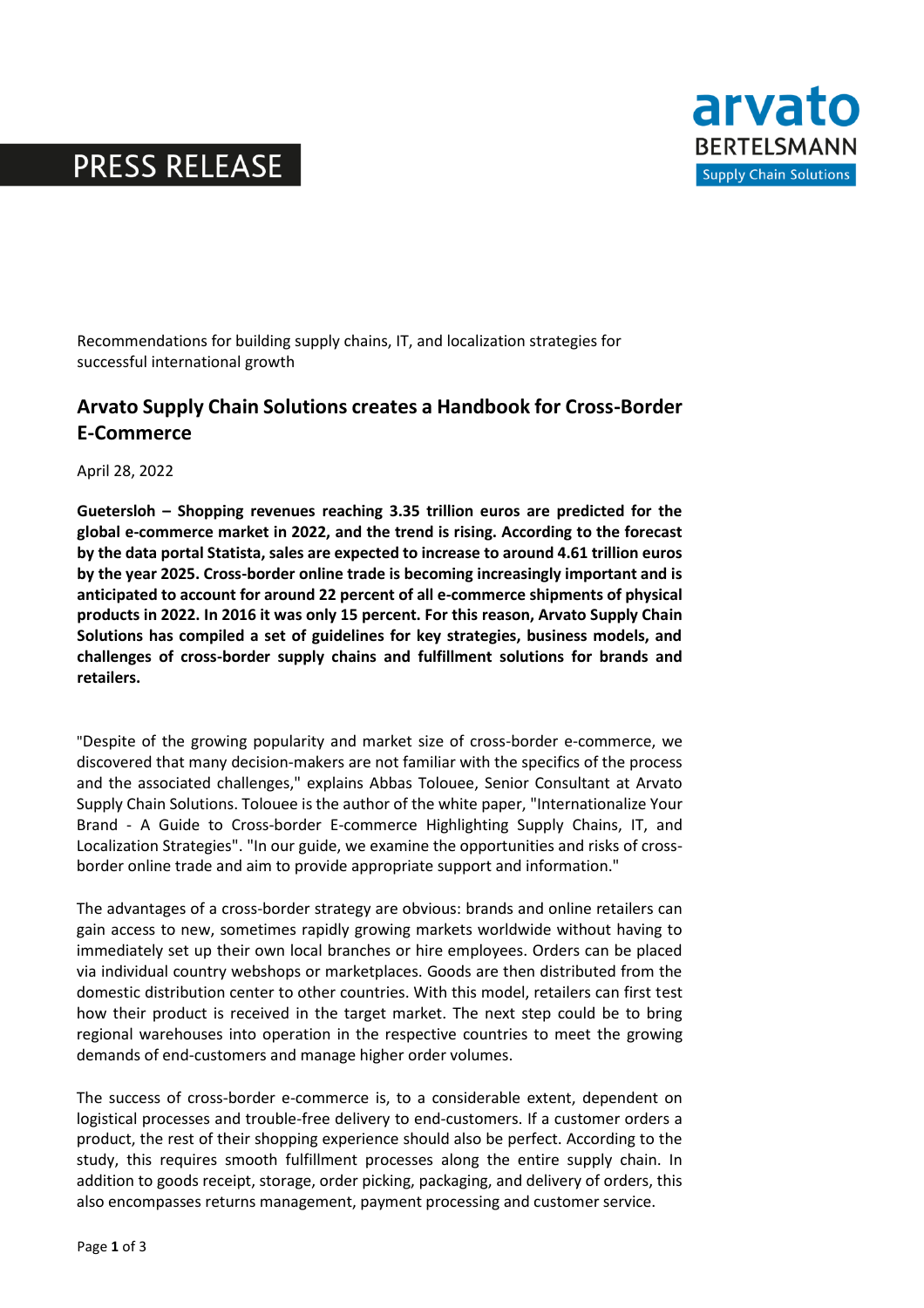# **PRESS RELEASE**



"Transparent inventory management is also essential. Given the current characteristics of the market - smaller shipment sizes, higher peak volumes and increasing delivery speeds - only this transparency and accuracy ensures that the right article is available from the central inventory in the right channel at the right time," says Abbas Tolouee. "A perfect supply chain is an important part of our customers' internationalization strategy," confirms Berthold Reinke, Vice President Global Business Development at Arvato Supply Chain Solutions. "However, it is just as important to identify growth opportunities and market developments at an early stage. Our industry and sector experts are therefore constantly monitoring various markets and growth sectors around the world to support our customers' international online business."

Additionally, great care must be taken with the respective tax and customs regulations which come with cross-border shipping. "This is a subject whose complexity should not be underestimated," emphasizes Abbas Tolouee. "For example, it must be entirely clear from the outset who is responsible for import taxes and duties, because no customer wants to be surprised by unexpected fees." A solution using prepaid delivery fees is therefore often used – for example, the international trade incoterm DDP (Delivery Duty Paid) - which places the responsibility for import clearance, payment of taxes and import duties squarely by the seller. There is no obligation for the online shopper to take any further action, and all costs associated with the order are presented to them in a transparent way during the purchasing process.

In addition to logistics, a localized and personalized online presence also plays a vital role in cross-border commerce and is key to achieving sustainable growth in crossborder markets. Online shoppers should not only be able to shop in their native language and use local payment methods; brands and retailers must also learn to understand local buyers and their respective idiosyncrasies and preferences to successfully establish their cross-border strategy long term. Tapping into markets does not need to happen in one big bang, this can also be achieved step by step. While an initial online presence with international customer service and international payment and delivery options is sufficient to start with, localized websites with localized services are required for further growth – and can be developed to include fully localized webshops with a locally embedded fulfillment system, local customer support, delivery options and preferred payment options. This is an approach that is particularly suitable for markets with great potential and constant growth.

The complete white paper on cross-border e-commerce is available for download at: [arva.to/internationalize-your-brand](https://arva.to/internationalize-your-brand)